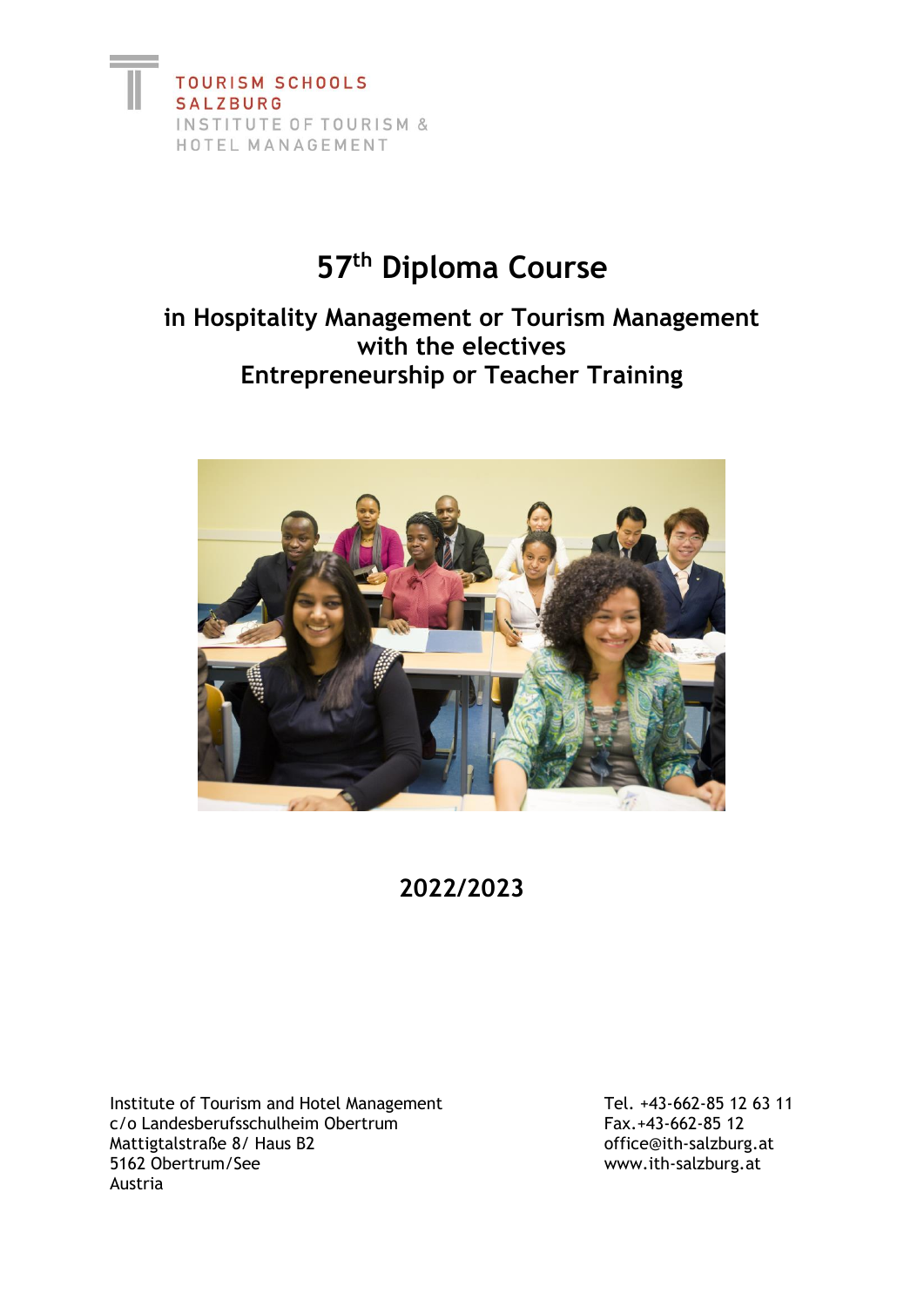The diploma program of the Institute of Tourism and Hotel Management in Salzburg, Austria is intended to provide modern tourism and hospitality knowledge for developing countries based on the principles of sustainability. Graduates should be able to help the tourism industry in their home countries to attract national and international guests and to create a stabile income for people on all qualification levels.

Applicants should have already gained professional experience in tourism and now wish to acquire the typical know how that is needed

- to found and manage a private tourism or hospitality SME as an entrepreneur
- to develop and market a successful tourism destination
- to become a trainer or teacher who spreads the special knowledge gained in Austria to qualify experts for the tourism industry of their home country

The diploma courses are conducted in two semesters, from 1<sup>st</sup> of October 2022 until 16<sup>th</sup> of June 2023 and can be followed by an internship of max. three months in Austria.

The diploma offered by ITH equips graduates with an in depth understanding of the operational and managerial aspects of the industry through a good blend of hands-on training and academic theory. In addition to receiving a high level of professional training ITH is also about connecting with different cultures, languages and traditions from around the world. In an international industry like tourism such intercultural skills provide a unique foundation for a future career.

#### **Subjects**

The courses consist of three modules: The General Module, the Professional Module plus one Elective.

In the **General Module** all students are provided an overview of the fundamental principles of Management, Business Administration and modern software applications.

In the **Professional Module** students can either choose Hospitality Management or Tourism Management.

Training and education in Hospitality Management is provided in modern facilities with kitchen, bar and restaurant opportunities. The practical experience is coupled with teaching of the latest operational theories and trends in the hospitality industry.

In Tourism Management you are provided with the latest knowledge for a career in the tourism industry in general, and in Travel Management in particular.

In the **Elective** you can choose between Teacher Training or Entrepreneurship.

The Teacher Training Module is particularly suitable if you have a background in education or if you are likely to take on a role in training or supervision of staff. The latest trends in teaching and delivering training are explored and you will gain practical experience both at ITH and through giving lectures at schools.

The module Entrepreneurship however gives you the chance to develop your own business idea. You will get professional input in various fields like marketing, finance and business development and you will work out your own professional business plan.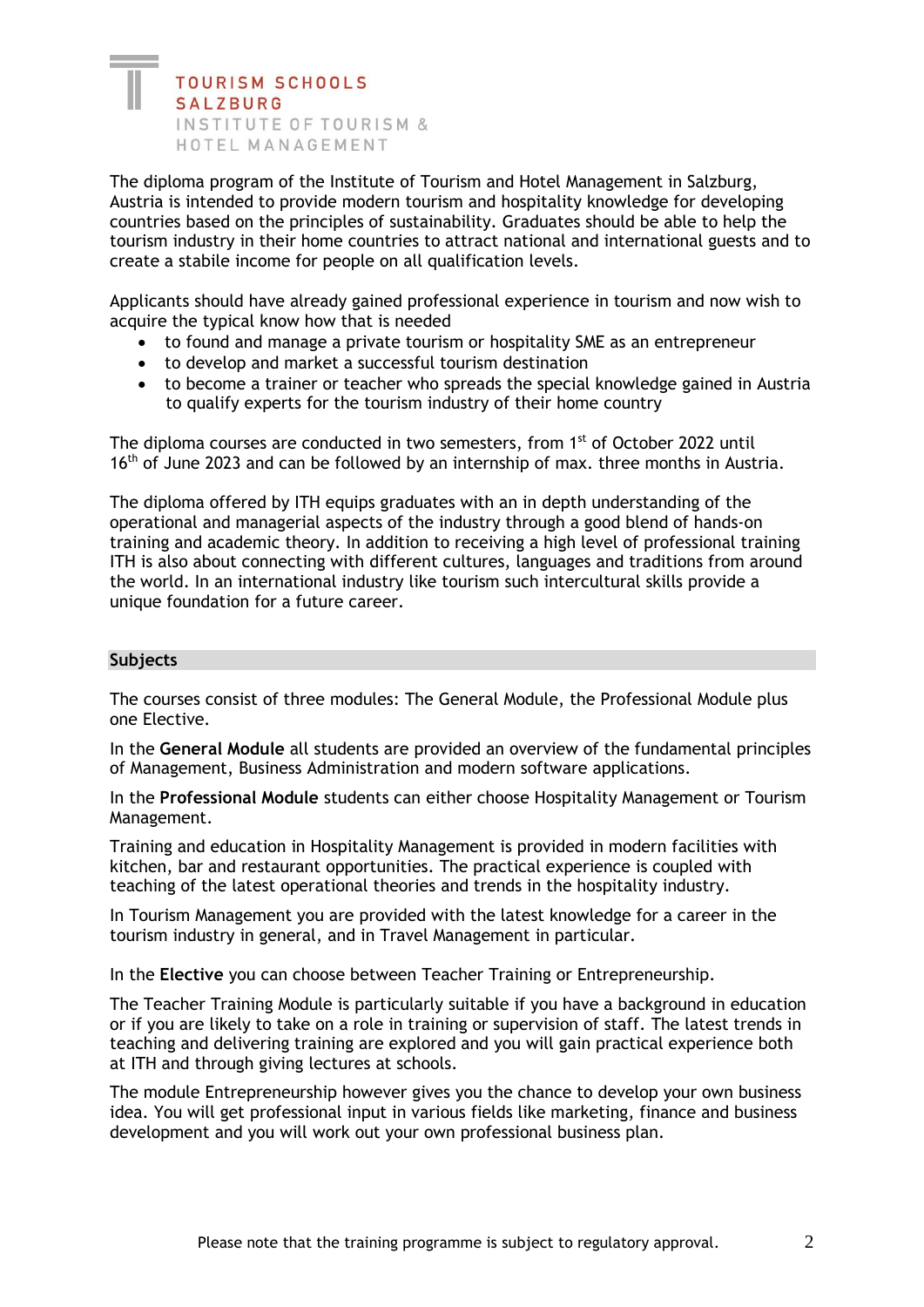## **1. General Module**

|                                            |       | Term 1 | Lessons per week   Lessons per week  <br>Term <sub>2</sub> |
|--------------------------------------------|-------|--------|------------------------------------------------------------|
| Financial & Management Accounting          |       |        |                                                            |
| Economics                                  |       |        |                                                            |
| General Management & Human Resources       |       |        |                                                            |
| Internet Marketing & e-Business            |       |        |                                                            |
| Regional Aspects & Sustainable Development |       |        |                                                            |
| German                                     |       |        |                                                            |
| PC-Applications                            |       |        |                                                            |
| Intercultural Aspects                      |       |        |                                                            |
| <b>Religion/Ethics</b>                     |       |        |                                                            |
| <b>Workshops</b>                           |       |        |                                                            |
|                                            | Total | 19     | 19                                                         |

| 2. Professional Module (to be selected)                      |              |                |                |  |
|--------------------------------------------------------------|--------------|----------------|----------------|--|
| <b>Option I: Hospitality Management</b>                      |              |                |                |  |
| <b>Front Office Management</b>                               |              | 1              | 1              |  |
| Housekeeping Management                                      |              | 1              | 1              |  |
| Hotel Marketing & Sales                                      |              | $\overline{2}$ | $\overline{2}$ |  |
| F & B Management & Controlling                               |              | $\overline{2}$ | $\overline{2}$ |  |
| Bar Operations & Function Management                         |              | $\overline{2}$ | $\overline{2}$ |  |
| <b>Restaurant Management</b>                                 |              | $\overline{2}$ | $\overline{2}$ |  |
| <b>Culinary Arts</b>                                         |              | $\overline{2}$ | $\overline{2}$ |  |
| Kitchen Organization & Hygiene                               |              | 1              | 1              |  |
|                                                              | <b>Total</b> | 13             | 13             |  |
| <b>Option II: Tourism Management</b>                         |              |                |                |  |
| <b>Destination Management</b>                                |              | $\overline{2}$ | 2              |  |
| Tourism Management                                           |              | 1              | 1              |  |
| <b>Tourism Marketing</b>                                     |              | $\overline{2}$ | $\overline{2}$ |  |
| <b>Incoming Business Organization</b>                        |              | $\overline{2}$ | $\overline{2}$ |  |
| Travel Agency Management, Ticketing &<br><b>Counter Work</b> |              | 3              | 3              |  |
| Tour Guiding (practical aspects)                             |              | $\overline{2}$ | $\overline{2}$ |  |
|                                                              | Total        | 12             | 12             |  |
| 3. Electives                                                 |              |                |                |  |
| Option I: Entrepreneurship                                   |              | 4              | 4              |  |
| <b>Option II: Teacher Training</b>                           |              | 4              | 4              |  |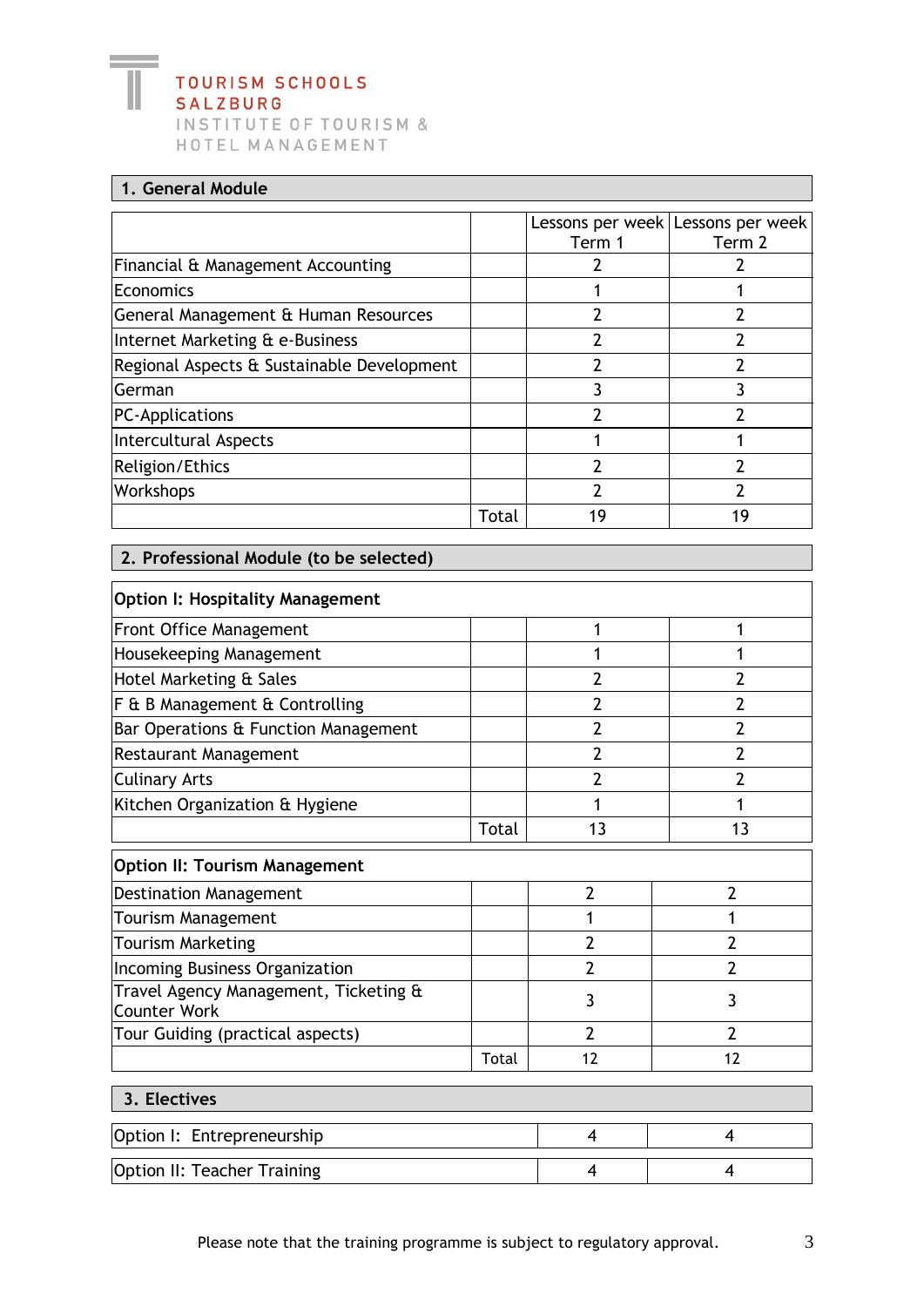#### **Schedule**

Classes take place from Monday thru Friday, starting at 07:55 am and can last until 05:45 pm or 08:15 pm (depending on your schedule, sometimes also earlier). Lunch break is 50 minutes. Workshops take place on Friday afternoons and Saturdays.

#### **German as a competitive advantage**

During the course students also learn German. Germany is still one of the world's main outgoing tourism markets; the ability to speak German is thus a competitive advantage. Furthermore, German is the official language in Austria and most internships will also require that you are able to communicate in German.

#### **Certificates**

At the end of each semester assessments in the different subjects have to be taken. Students who have successfully passed both semesters will then be allowed to hand in their business plans or fundamentums and take the final diploma examination. The final exam is an oral diploma exam conducted by a commission of examiners.

Successful participants are awarded with a Diploma in Hospitality Management/Tourism Management from our institution. This diploma is acknowledged by the Austrian Ministry of Education as well as numerous international universities.

Please be aware, that this is a diploma course – no academic degree can be obtained with this program.

#### **Industrial Placement**

After completion of the course students have the opportunity to undergo a three months industrial placement to gain additional practical knowledge and gain more insight into the Austrian tourism and hospitality industry. For the internship the students have to apply independently. ITH will assist in the organization and the visa extension process.

#### **Accommodation**

Due to construction work in the tourism school in Klessheim, ITH students are currently accommodated in the boarding house of the Landesberufsschule Obertrum which is about 20 km away from the city center of Salzburg. A direct bus connection to the city center and main train station of Salzburg is available.

Students share double rooms. Computers are available in the boarding house and the seminar rooms of the school.

The boarding house is facilitated with a sports hall, a gymnastic room and a school restaurant (open Monday – Friday).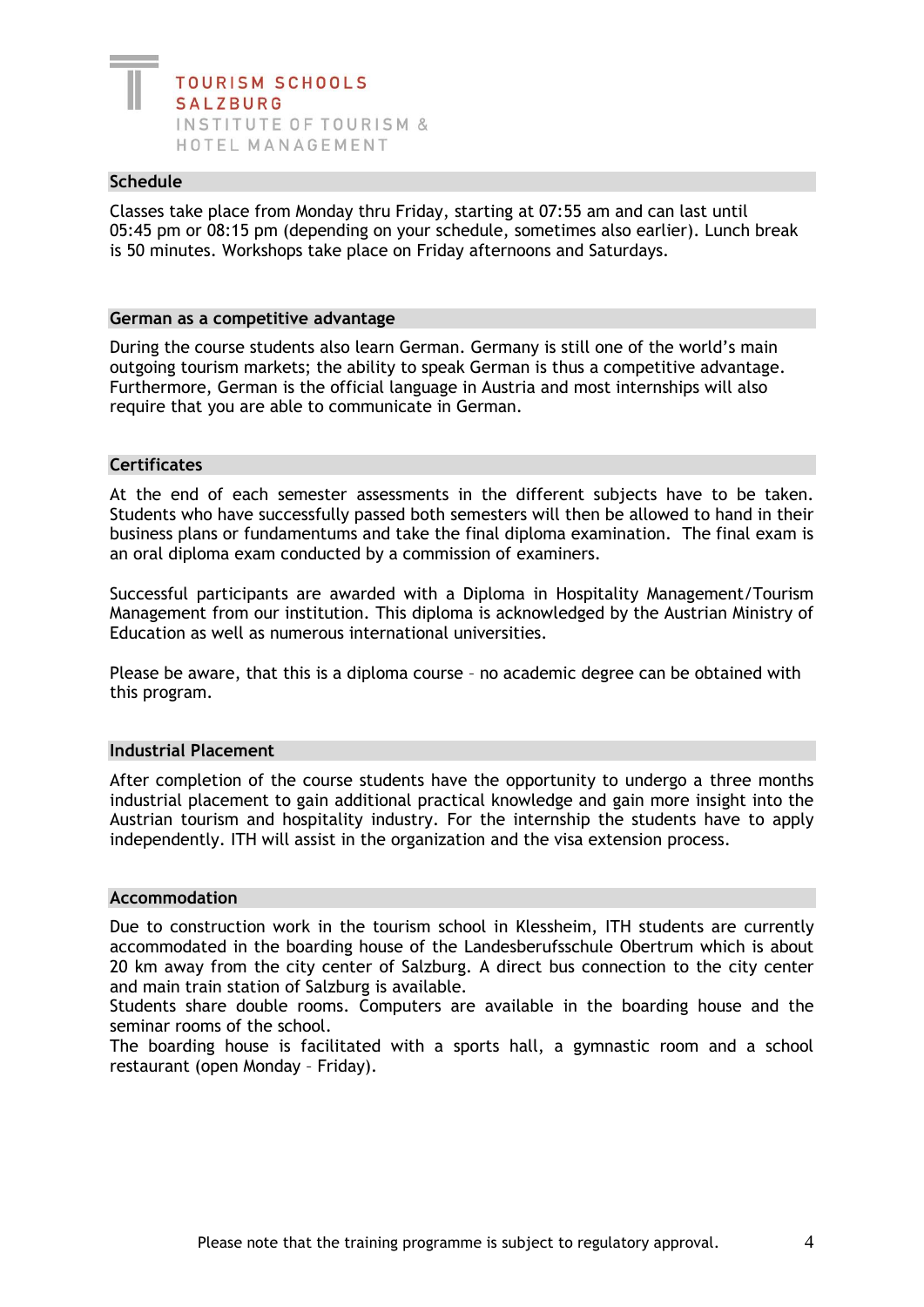#### **General requirements**

- $\checkmark$  GCE A' Levels or equivalent, which enables enrollment at a university
- $\checkmark$  At least 1 year experience in the hotel or tourism industry
- $\checkmark$  All courses are conducted in English language, so an excellent command of English is absolutely necessary. If your native language is not English an internationally recognized certificate proving the knowledge of English (TOEFL, IELTS, Cambridge or equivalent) is required.
- $\checkmark$  Age limit for scholarship applicants: 18 to 35 years

#### **Scholarships**

The Austrian Development Agency offers scholarships to students from Developing Countries every year. Please be aware that scholarships are not automatic, they are competitive and are awarded after a careful selection process by the Austrian Development Agency and the Institute of Tourism and Hotel Management. There are two kinds of scholarships (For detailed information please refer to the cost sheets):

- Scholarship for ADC's priority countries (Ethiopia, Uganda, Burkina Faso, Mozambique, Bhutan, Palestinian Territories, Georgia, Armenia)
- Scholarship for developing countries

Please be aware that places in the program are limited. Therefore, also if you apply as a self-payer you must fulfill the general requirements and admission is subject to availability.

#### **Application process**

The application has to be sent directly to the Institute via postal service or via E-mail and has to be received by the ITH office latest by 15<sup>th</sup> March 2022.

- $\checkmark$  Complete the application form and collect all relevant documents listed in the application form on page 5.
- Send your application to the Institute of Tourism and Hotel Management Institute via Email [\(office@ith-salzburg.at\)](mailto:office@ith-salzburg.at) or via postal service to:

Institute of Tourism and Hotel Management c/o Landesberufsschulheim Obertrum Mattigtalstraße 8/ Haus B2 5162 Obertrum am See Austria

Exception for Bhutanese Applicants: please note that Bhutanese applicants have to submit their application directly to the Ministry of Labour and Human Resources (MoLHR), Government of Bhutan. They accept applications usually until a few weeks before the official deadline by ITH. Please clarify with them directly.

ITH will inform all scholarship and non-scholarship applicants at the end of April 2022 by email whether the application has been successful.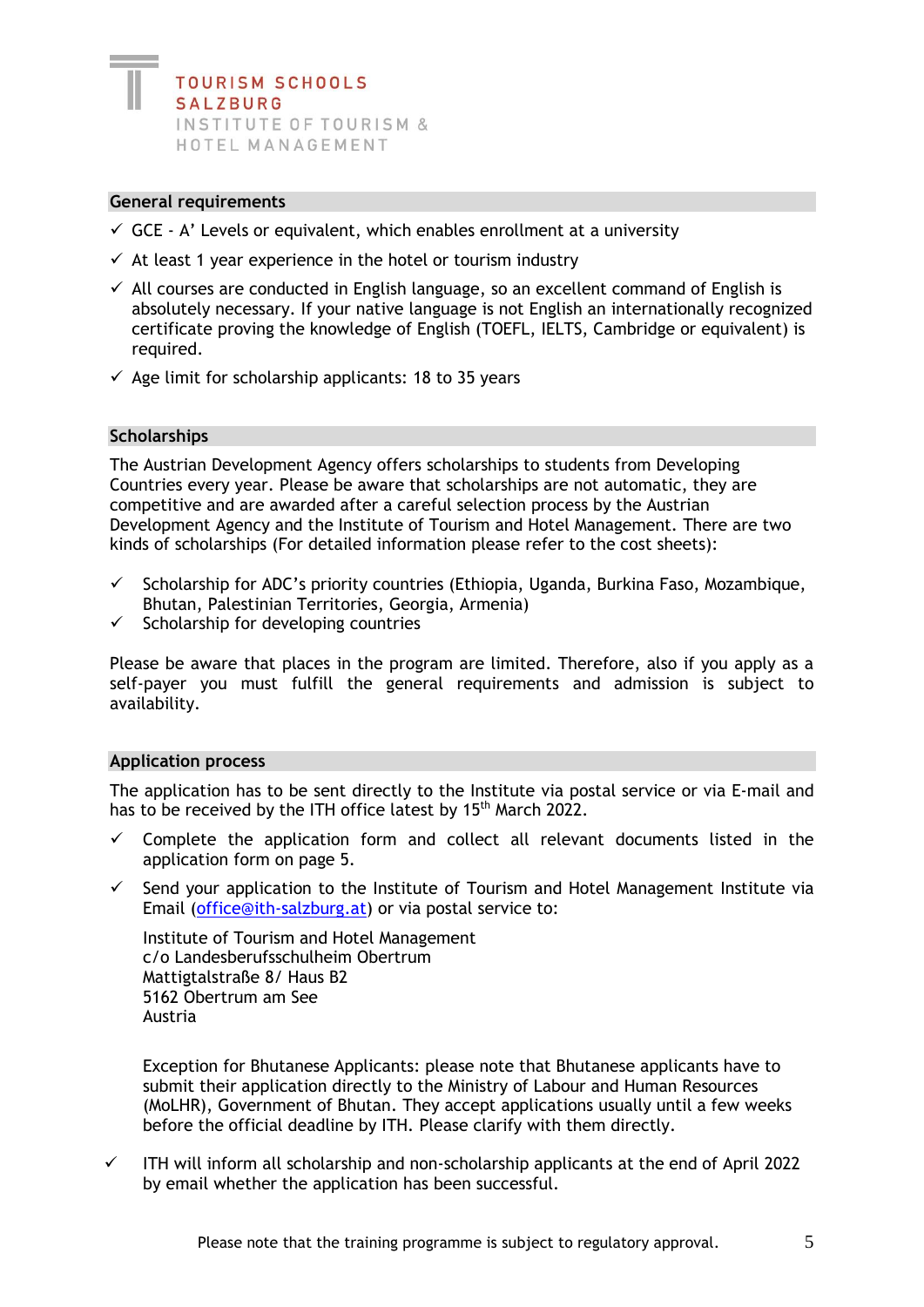#### **Residence Permit Requirements**

After being admitted to the Institute, students have to apply for a residence permit called "Aufenthaltstitel Schüler" at the Austrian Embassy in their home countries. This residence permit is valid for 8,5 months.

The applicant has to provide the following certified documents:

- $\checkmark$  a fully completed visa application form
- $\checkmark$  confirmation of registration (settlement with health insurance company, confirmation of accommodation)
- $\checkmark$  birth certificate
- ✓ document proving your permanent residence in your home country
- $\checkmark$  a copy of the criminal record
- $\checkmark$  a copy of financial resources for one academic year (or scholarship confirmation)
- $\checkmark$  a copy of your passport (valid for at least three months after the end of the course)
- $\checkmark$  passport photographs
- $\checkmark$  travel insurance (from your travelling date until the end of the Visa D)

*Please note that required documents are subject to change – specific information can be obtained at the Austrian Embassies.*

Please also note, that depending on what country you are from, it can occur, that you need to travel to an Austrian Embassy outside your home country, hence additional travel costs might arise. See list of embassies for detailed information:

| <b>Nation</b> | <b>Austrian Embassy in</b> | E-mail                     |  |
|---------------|----------------------------|----------------------------|--|
| Armenia       |                            |                            |  |
| Uzbekistan    | Moscow, Russia             | moskau-ka@bmeia.gv.at      |  |
| Kazakhstan    | Astana, Kazachstan         | astana-ob@bmeia.gv.at      |  |
| <b>Bhutan</b> |                            |                            |  |
| Maldives      |                            | new-delhi-ob@bmeia.gv.at   |  |
| Sri Lanka     | New Delhi, India           |                            |  |
| Nepal         |                            |                            |  |
| China         |                            |                            |  |
| Mongolia      | Peking, China              | peking-ob@bmeia.gv.at      |  |
| Ethiopia      | Addis Ababa                |                            |  |
| Uganda        |                            | addis-abeba-ob@bmeia.gv.at |  |
| Gambia        |                            |                            |  |
| Liberia       |                            | dakar-ob@bmeia.gv.at       |  |
| Senegal       | Dakar, Senegal             |                            |  |
| Sierra Leone  |                            |                            |  |
| Eritrea       | Kairo, Agypten             | kairo-ob@bmeia.gv.at       |  |